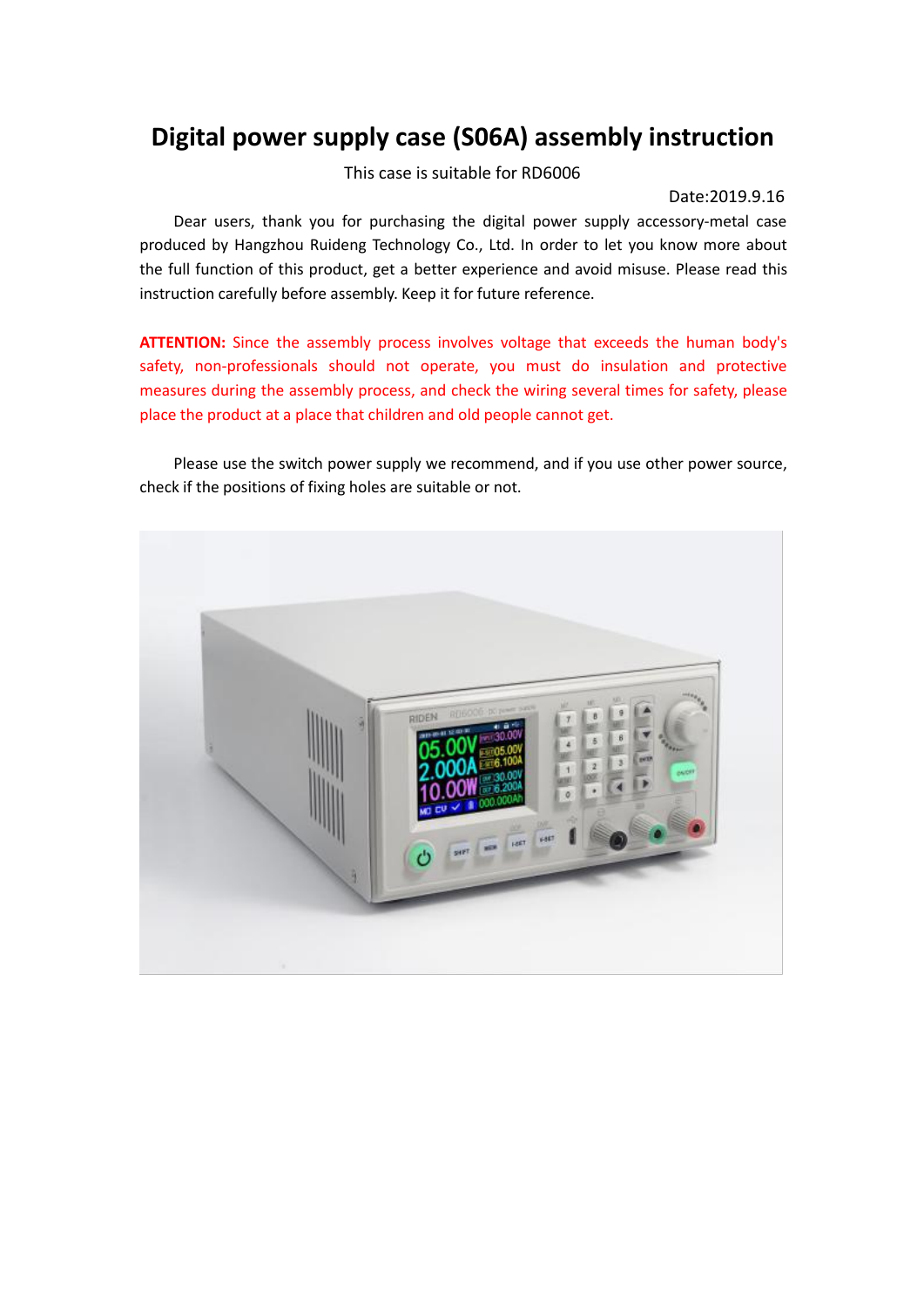# **CONTENT**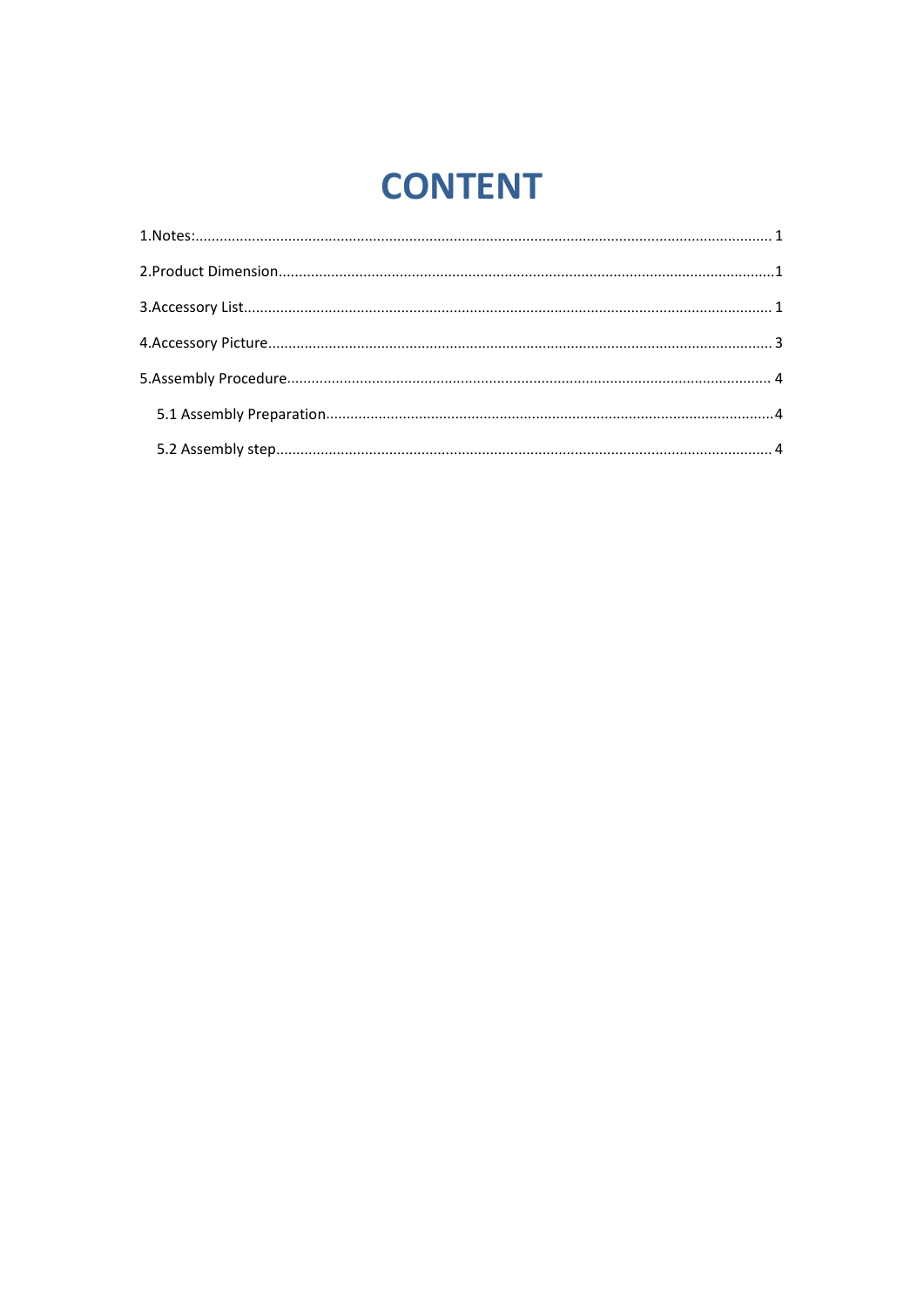#### <span id="page-2-0"></span>**1.Notes**

● Read this instruction carefully before assembly, if you still have question, please contact us.

Since the assembly process involves voltage that exceeds the human body's safety, non-professionals should not operate, you must do insulation and protective measures during the assembly process, don't forget to check the wiring several times for safety, and place the product at a place which children and old people can not get.

● This case is made of cold-rolled steel plate and the surface is sprayed.When assembling and using, prevent it from scratching by sharp objects, and avoid direct sunlight and humid environment.

● Avoid short circuit when assembling, connect the electrode correctly.

- NEVER connect the cables with the power ON. Try to avoid vibration and fall.
- 

# **86mm** 310mm  $172$ mm

## <span id="page-2-1"></span>**2.Product Dimension**

### <span id="page-2-2"></span>**3.Accessory List**

| <b>NAME</b>        | SPECIFICATION    | <b>QUANTITY</b> | <b>PICTURE</b> |
|--------------------|------------------|-----------------|----------------|
| <b>Upper Board</b> | S06A upper board |                 | 33.            |
| Lower Board        | S06A lower board |                 |                |
| Fan                | 50mm*15mm        |                 |                |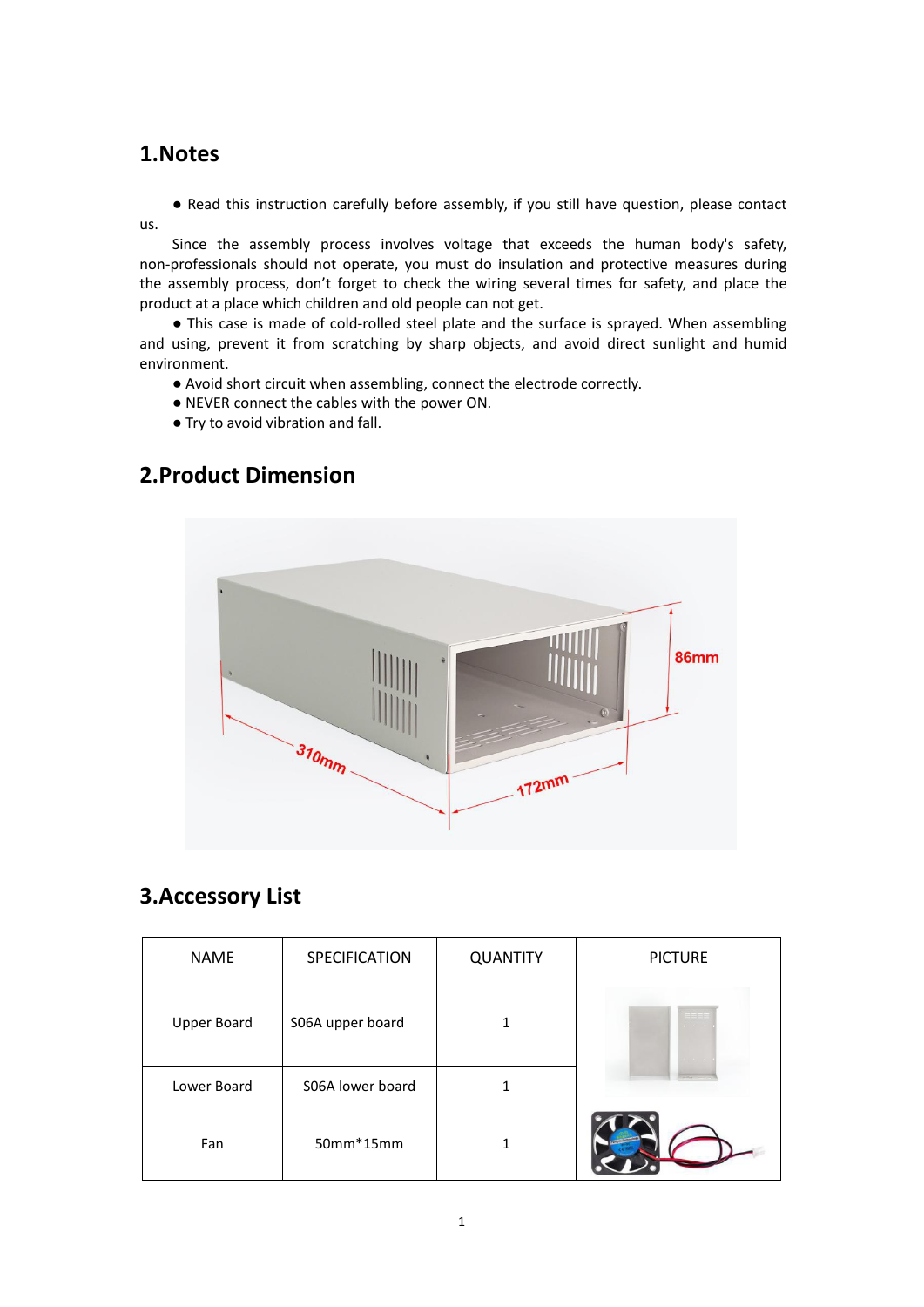| Fan power board                         | 33mm*33mm                                                     | $\mathbf{1}$            |                             |
|-----------------------------------------|---------------------------------------------------------------|-------------------------|-----------------------------|
| Screws for<br>fan power board           | $M3*5*7$                                                      | 3                       | 111                         |
| Foot pad fixing<br>screws               | M3*5*7                                                        | 4                       | 1111                        |
| <b>Bolt Nut</b>                         | Round screw<br>$M3*13$<br>M3 nut                              | 6                       | 000000                      |
| Cables                                  | brown: 2<br>yellow-green: 1<br>blue:1<br>red: 1<br>black: $1$ | 6                       |                             |
| Rocker switch                           | KCD3                                                          | $\mathbf 1$             |                             |
| AC power socket                         | $AC-03$                                                       | $\mathbf{1}$            |                             |
| Non-slip mat                            | $\Phi$ 13*4                                                   | $\overline{\mathbf{4}}$ | $\bullet$                   |
| switch power<br>supply fixing<br>screws | M4*6 flat head                                                | $\overline{\mathbf{4}}$ |                             |
| Case fixing screws                      | M3*6 flat head<br>white                                       | $10\,$                  | <u>AAAA</u><br><u>AAAA.</u> |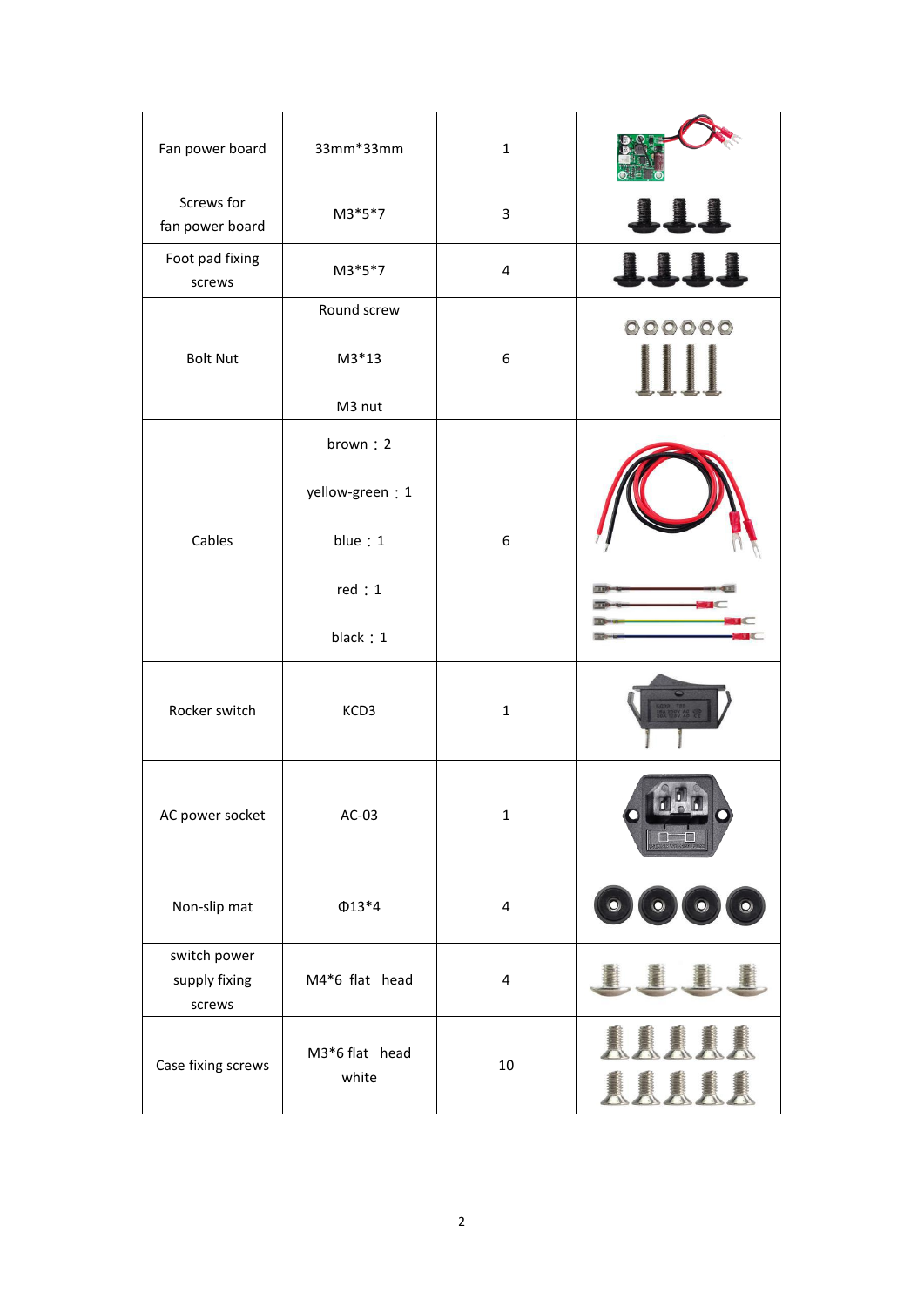### <span id="page-4-0"></span>**4.Accessory Picture**

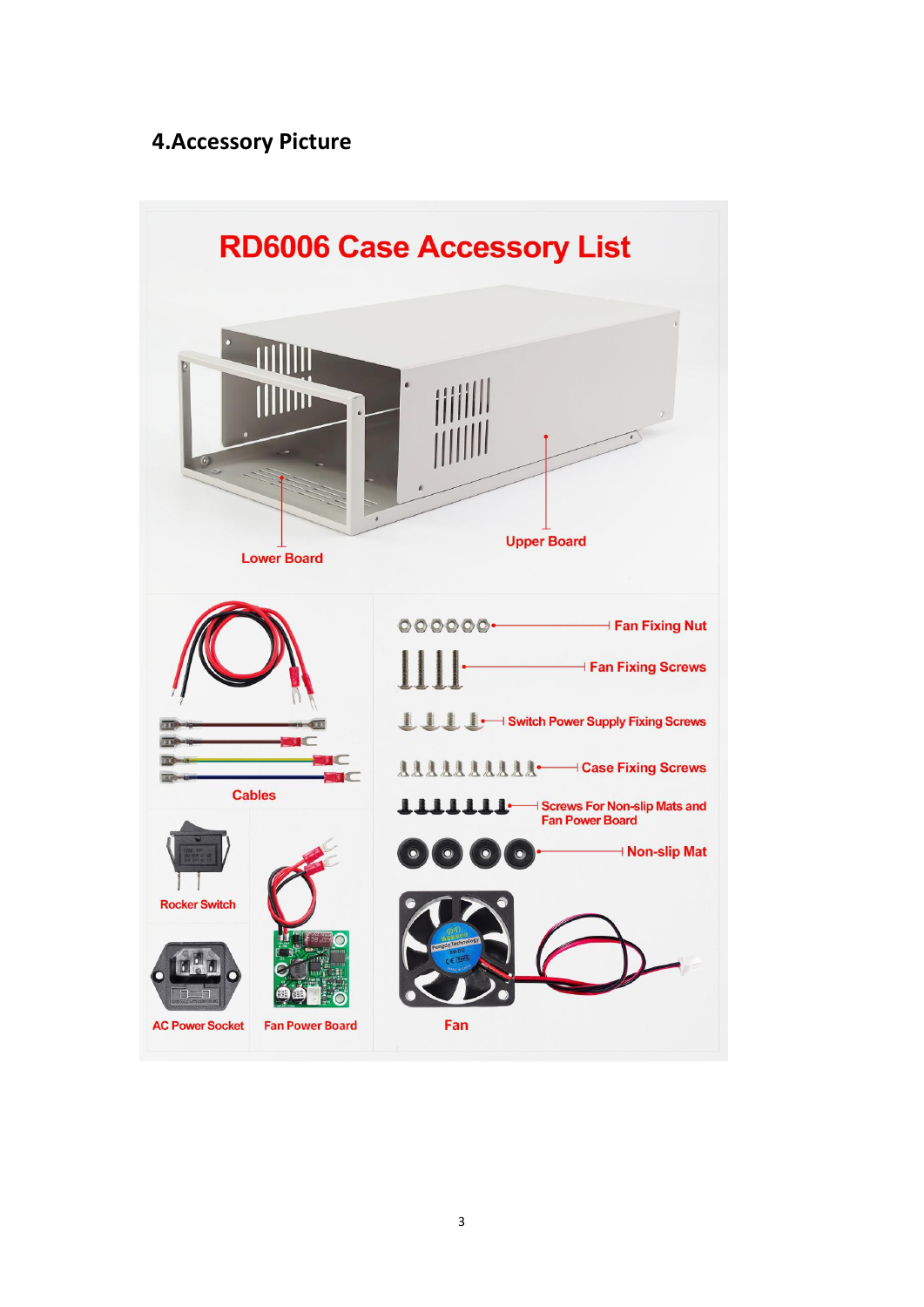| A: Upper Board         | <b>B:Lower Board</b>         |
|------------------------|------------------------------|
| C: M3 Nuts             | D: M3 Round Screws           |
| E: M4 Flat Head Screws | F: M3 Flat Head White Screws |
| G: M3 Black Screws     | H: Non-slip mat              |
| I: Rocker switch       | J: AC power socket           |
| K: Fan power board     | L: Fan                       |
| M: Cables              |                              |

#### <span id="page-5-0"></span>**5.Assembly Procedure**

#### <span id="page-5-1"></span>**5.1 Assembly Preparation**

- RD6006 digital power supply\*1, S06A case\*1, 60V6A switch power supply\*1
- Tools, accessory(DC power supply, 3 pin plug cable, multimeter, screw driver, test pencil...)
- Proper assembly environment

It is recommend to use a 400W 60V switch power supply as shown below.



#### <span id="page-5-2"></span>**5.2 Assembly step**

**Note:** The case material is a bit soft and may be slightly deformed during transportation. If there is a gap during the assembly, please straighten it before assemble it. If you find the temperature inside the case is high. You can install the fan of the 60V switch power supply in the opposite way, the heat dissipation is better in this way.

①Check the accessories: check if the accessories of S06A are same as accessory list or accessory picture.

②Check RD6006: connect the longest cable to the input interface of RD6006, and then adjust input power supply to 12v/1A to power on RD6006, and set 5V/1A output on RD6006, turn on the output to see if the output is normal or not.

③Back board assembly: install the rocker switch, AC power socket and fan on the lower board.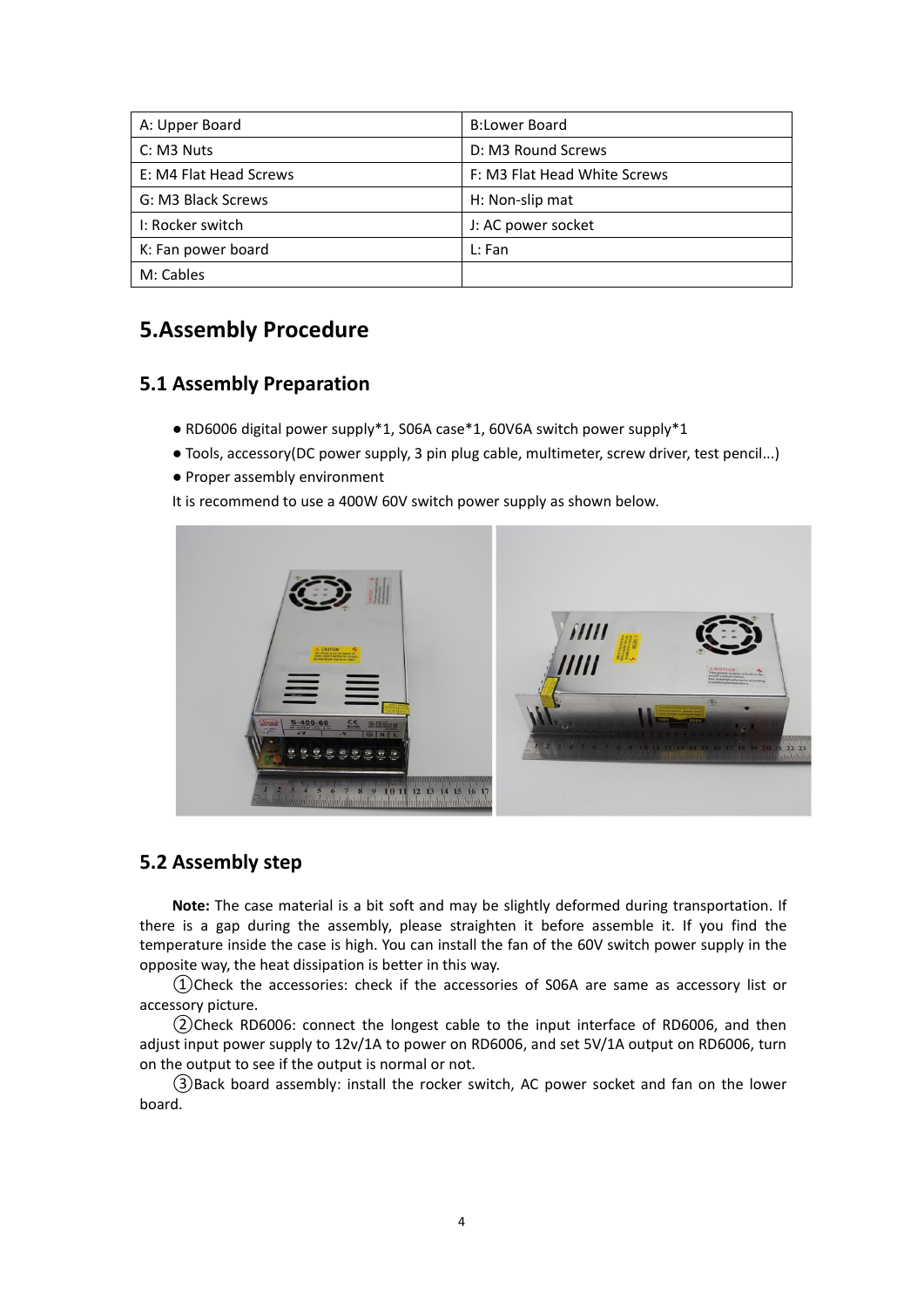

④Install the switch power supply: install the switch power supply on the lower board.



⑤Connect cables to switch power supply: (dangerous, non-professionals should not operate)

Use the brown cable to connect the rocker switch and the live wire (L) of the switch power supply; then use the brown cable to connect the rocker switch and the live wire (L) of the AC power socket; Use the blue cable to connect the neutral wire (N) of AC power socket and the neutral wire (N) of switch power supply; Use a yellow-green two-color cable to connect the ground wire (E) of AC power socket and the ground wire  $(\equiv)$  of switch power supply.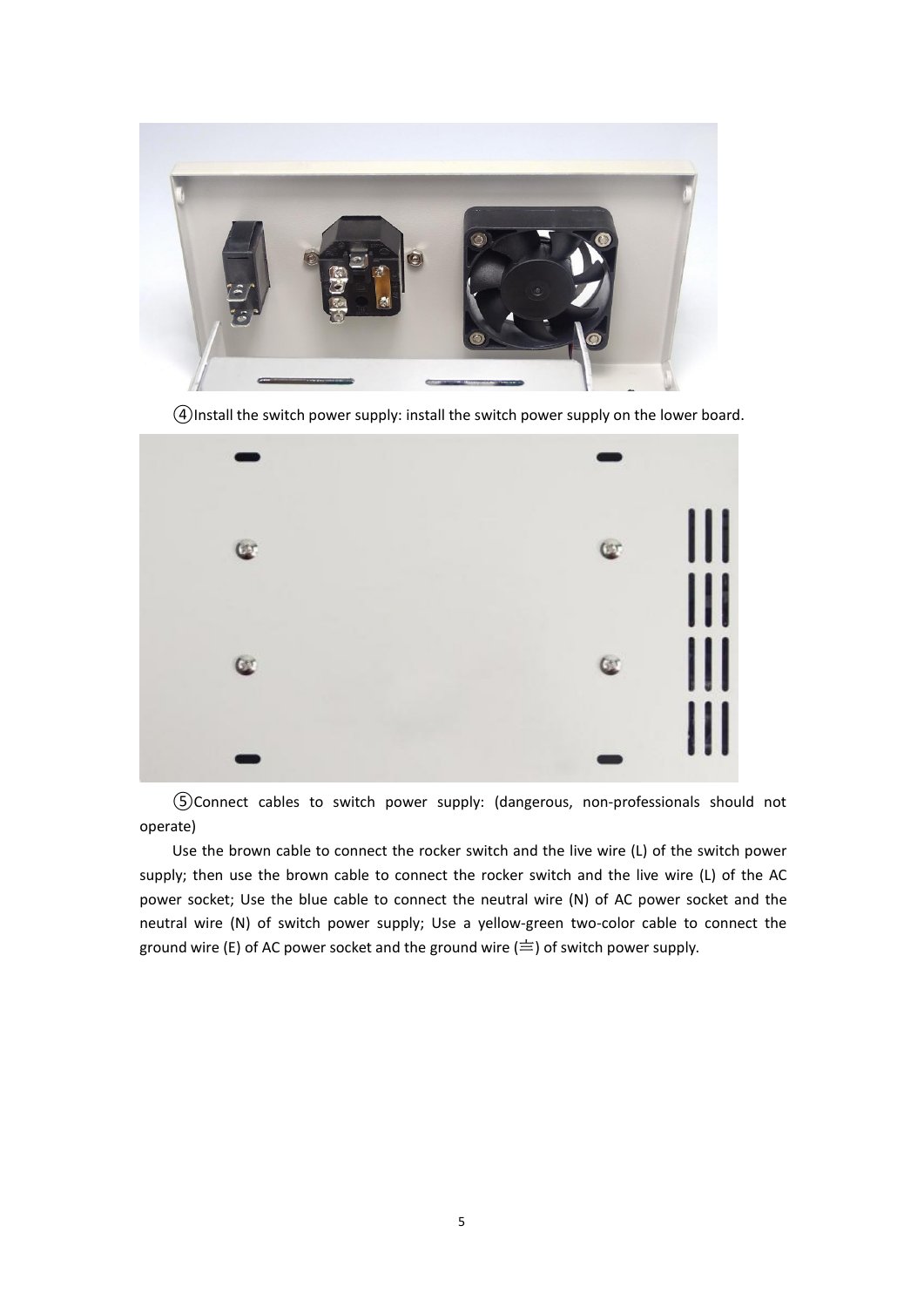

⑥switch power supply test:

check the wring again and power on the switch power supply, and use test pencil to check the power and insulation status. Then use multimeter to check if the 60V output is normal, then use screw driver to adjust the output of the switch power supply to 65V.



⑦Install the fan power board: install the fan power board to the corresponding position.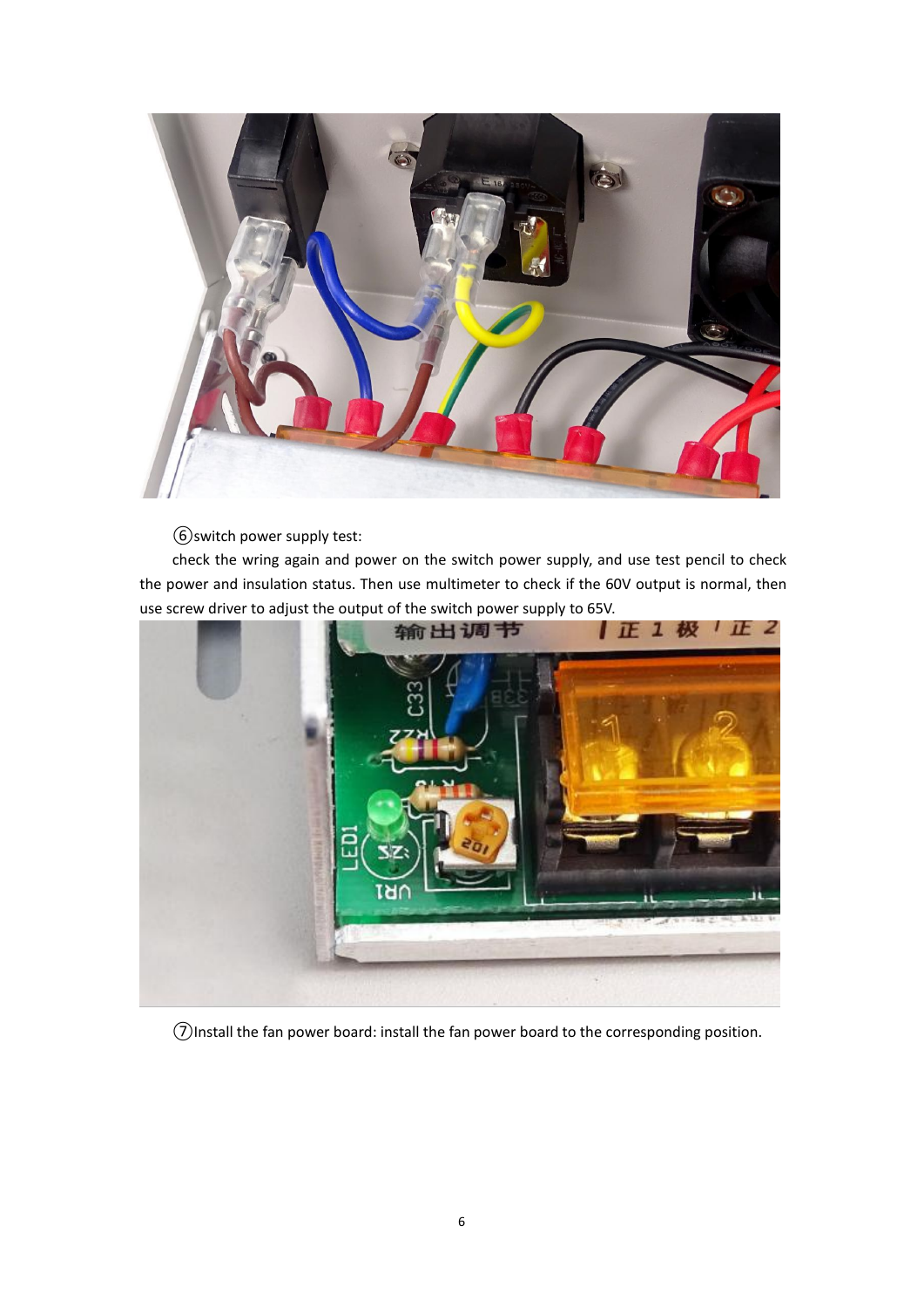

⑧Install RD6006: install RD6006 on the front side and connect the external sensor.

⑨Connect the rest cables: connect the input of RD6006 to the outputof switch power supply, and connect the input of fan power board to the output of switch power supply, connect the fan cable to fan power board.



⑩Power on and test

Connect power cable and turn on the switch, the fan start to work.

(Note:Temperature-controlled fan, when the RD6006 is powered on below 40℃, it will work for 3 seconds and then stop, and it will run at low speed below 40℃-50℃, run at medium speed below 50℃-60℃, run at full speed when the temperature exceeds 60℃)

⑪Install the screws of the case